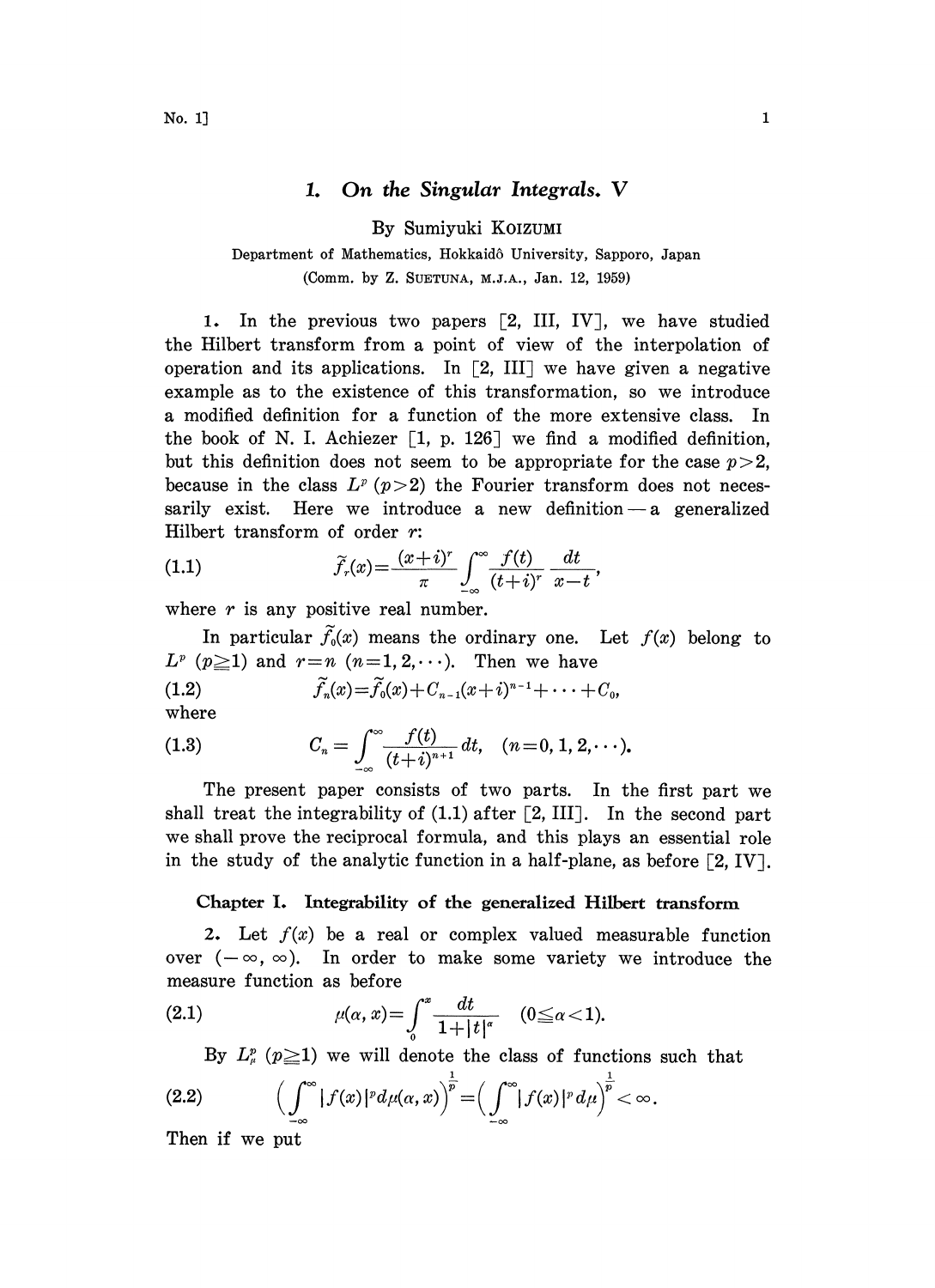2 S. KOIZUMI

(2.3) 
$$
T_r f = \frac{\tilde{f}_r}{(x+i)^r} = \frac{1}{\pi} \int_{-\infty}^{\infty} \frac{f(t)}{(t+i)^r} \frac{dt}{x-t},
$$

 $\begin{array}{c}\n\pi \int_{-\infty}^{\infty} (t + i)^r \ x - t' \\
f, \text{ and } T_r f \text{ may be} \\
(t)/(t + i)^r.\n\end{array}$ this defines a linear operator of  $f$ , and  $T_f$  may be considered as an ordinary Hilbert transform of  $f(t)/(t+i)^r$ .

Thus we have immediately the following theorems.

Theorem 1. Let  $f(t)/(t+i)^r \in L^p_\mu$   $(p>1, r \geq 0, 0 \leq \alpha < 1)$  then the operation  $T_{\tau}f$  can be defined and we have

$$
(2.4) \qquad \qquad \int_{-\infty}^{\infty} \frac{|\tilde{f}_{r}(x)|^{p}}{1+|x|^{rp}} d\mu \leq A_{p,\alpha} \int_{-\infty}^{\infty} \frac{|f(x)|^{p}}{1+|x|^{rp}} d\mu,
$$

$$
\lim_{\eta \to 0} \int_{-\infty}^{\infty} \frac{|\tilde{f}_r(x) - \tilde{f}_{r,\eta}(x)|^p}{1 + |x|^{rp}} d\mu = 0,
$$

where

(2.6) 
$$
\widetilde{f}_{r,\eta}(x) = \frac{(x+i)^r}{\pi} \int_{|x-t|>\eta} \frac{f(t)}{(t+i)^r} \frac{dt}{x-t}.
$$

Theorem 2. Let  $f(x)$  be a function such that

(2.7) 
$$
\int_{-\infty}^{\infty} \frac{|f(x)| \log^+[(1+|x|^2)|f|]}{1+|x|^r} d\mu
$$

where  $r\geq 0$ ,  $0<\alpha<1$ . Then the operation  $T_{rf}$  can be defined and we have

$$
(2.8) \qquad \int_{-\infty}^{\infty} \frac{|\tilde{f}_r(x)|}{1+|x|^r} d\mu \leq A \int_{-\infty}^{\infty} \frac{|f| \log^+[(1+|x|)^{2-r}|f|]}{1+|x|^r} d\mu + B,
$$

(2.9) 
$$
\lim_{\eta \to 0} \int_{-\infty}^{\infty} \frac{|\tilde{f}_{r,\eta}(x) - \tilde{f}_{r}(x)|}{1 + |x|^r} d\mu = 0,
$$

where  $A, B$ , are absolute constants.<br>Theorem 3. Let  $f(x)$  be a function such that

$$
(2.10) \qquad \qquad \int_{-\infty}^{\infty} \frac{|f| \log^+[(1+|x|)^{2-r}|f|]}{1+|x|^r} \, dx < \infty
$$

where 
$$
r \ge 0
$$
. Then we have  
\n(2.11) 
$$
\int_{-\infty}^{\infty} \frac{|\tilde{F}_r(x)|}{1+|x|^r} dx \le A \int_{-\infty}^{\infty} \frac{|f| \log^+[(1+|x|)^{2-r}|f|]}{1+|x|^r} dx + B,
$$

(2.12) 
$$
\lim_{\lambda,\eta\to 0} \int_{-\infty}^{\infty} \frac{|\tilde{F}_{r,\lambda}(x) - \tilde{F}_{r,\eta}(x)|}{1 + |x|^{r}} dx = 0,
$$

where

(2.13) 
$$
\widetilde{F}_{r,\eta}(x) = \widetilde{f}_{r,\eta}(x) - \frac{K_{1}(x)}{\pi} \int_{-\infty}^{\infty} \frac{f(t)}{(t+i)^{r}} dt,
$$

(2.14) 
$$
K_1(x)=1/x \quad \text{if} \quad |x|\geq 1, \ =0, \ \text{elsewhere,}
$$

$$
\widetilde{F}_r(x) = \lim_{n \to 0} \widetilde{F}_{r,n}(x).
$$

Theorem 4. Let  $f(x)/(x+i)^r$  belong to  $L_{\mu}$  ( $0 \leq \alpha < 1$ ). Then the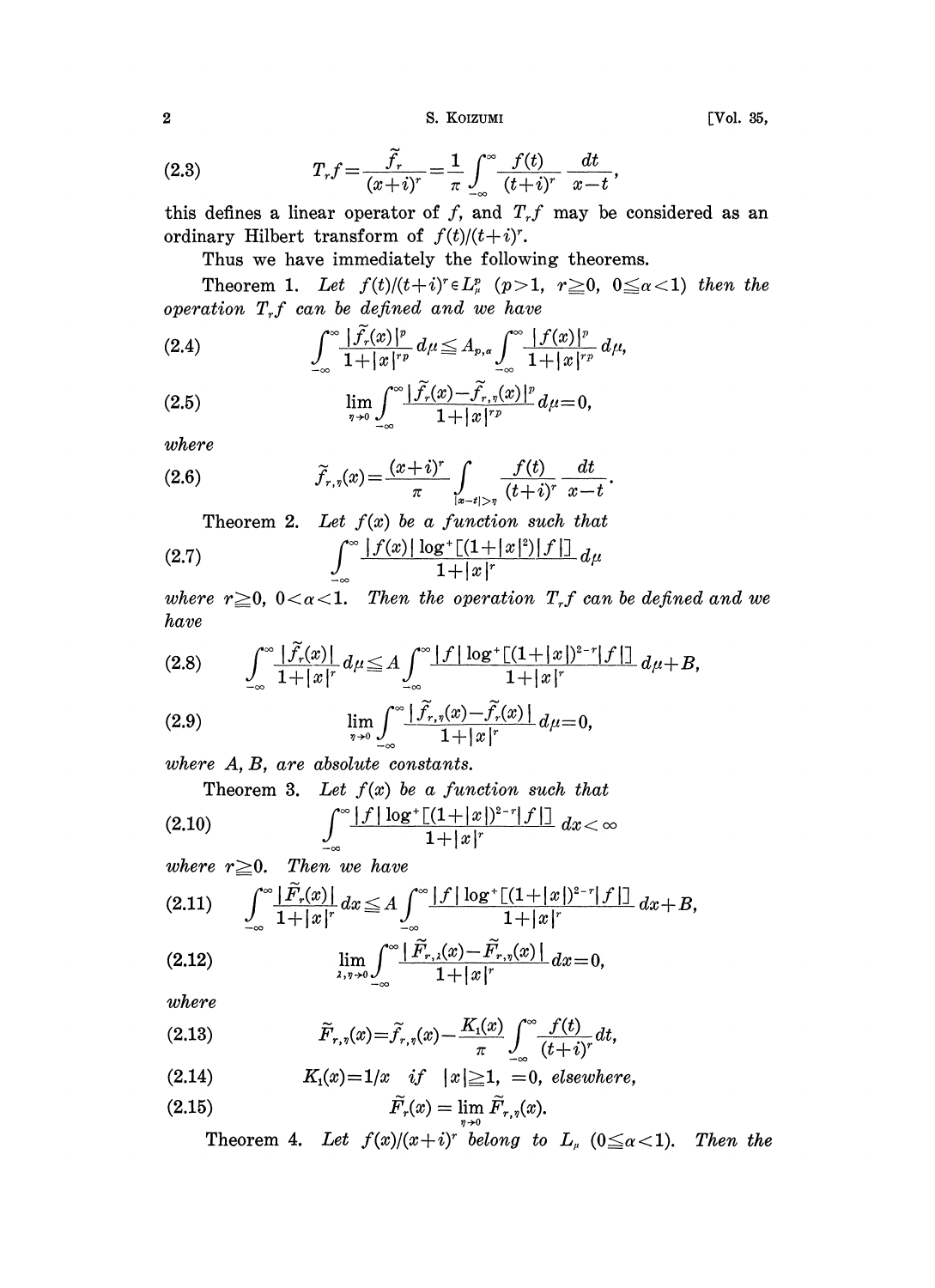operation  $T_r f$  can be defined and we have

$$
(2.16) \qquad \int_{-\infty}^{\infty} \frac{|\tilde{f}_r(x)|^{1-\epsilon}}{1+|x|^{r+\delta}} d\mu \leqq \frac{A}{\epsilon \{\delta - \epsilon (1-\alpha)\}} \Big(\int_{-\infty}^{\infty} \frac{|f(x)|}{1+|x|^r} d\mu\Big)^{1-\epsilon}
$$

(2.17) 
$$
\lim_{\eta \to 0} \int_{-\infty}^{\infty} \frac{|f_{r,\eta}(x) - f_r(x)|^{1-\epsilon}}{1 + |x|^{r+\delta}} d\mu = 0,
$$

where  $0 < \varepsilon < 1$ ,  $\delta > \varepsilon(1-\alpha)$  and A is an absolute constant.

3. In the sequel we also define a modified discrete transform, that is for any sequence  $X=(\cdots, x_{-1}, x_0, x_1,\cdots)$  we define  $\widetilde{X}_r$  by the following formula:

$$
\tilde{X}_r = (\cdots, \tilde{x}_{-1}^{(r)}, \tilde{x}_0^{(r)}, \tilde{x}_1^{(r)}, \cdots),
$$

(3.2) 
$$
\widetilde{x}_{n}^{(r)} = (n+i)^{r} \sum_{m=-\infty}^{\infty} \frac{x_{m}}{(m+i)^{r}} \frac{1}{n-m},
$$

where the prime means that the term  $m=n$  is omitted in summation. Since  $\{\tilde{x}_n^{(r)}/(n+i)^r\}$  is an ordinary discrete Hilbert operation of

Theorem 5. Let  $X$  be a sequence such that

$$
\{x_n/(n+i)^r\}, \text{ we have the following theorems:}
$$
  
Theorem 5. Let X be a sequence such that  
(3.3) 
$$
\sum_{-\infty}^{\infty} \frac{|x_n|^p}{1+|n|^{rp+\alpha}} < \infty, \quad (p>1, r \ge 0, 0 \le \alpha < 1).
$$

Then  $\widetilde{X}_r$  can be defined and we have

$$
\overline{z} = 1 + |n|^{rp + \alpha}
$$
\nThen

\n
$$
\widetilde{X}_r \text{ can be defined and we have}
$$
\n
$$
\sum_{-\infty}^{\infty} \frac{|\widetilde{X}_n^{(r)}|^p}{1 + |n|^{rp + \alpha}} \leq A_{p,\alpha} \sum_{-\infty}^{\infty} \frac{|x_n|^p}{1 + |n|^{rp + \alpha}}
$$

Theorem 6. Let  $X$  be a sequence such that

$$
(3.5) \qquad \qquad \sum_{-\infty}^{\infty}\frac{|x_n|\log^+[(1+|n|)^{2-r}|x_n|]}{1+|n|^{r+\alpha}} < \infty
$$

for  $r \geq 0$ ,  $0 < \alpha < 1$ . Then the operation  $\widetilde{X}_r$  can be defined and we have  $\sum_{-\infty}^{\infty} \frac{|\widetilde{x}_n^{(r)}|}{1+|n|^{r+\alpha}} \leq A \sum_{-\infty}^{\infty} \frac{|x_n| \log^+[(1+|n|)^{2-r}|x_n|]]}{1+|n|^{r+\alpha}} + B.$ <br>Theorem 7. Let X be a sequence such that  $(3.6)$ 

$$
\sum_{-\infty}^{\infty}\frac{|x_n|\log^+[(1+|n|)^{2-r}|x_n|]}{1+|n|^r}<\infty
$$

for 
$$
r \geq 0
$$
. Then we have

(3.8) 
$$
\sum_{-\infty}^{\infty} \frac{|\widetilde{x}_n^{(r)*}|}{1+|n|^r} \leq A \sum_{-\infty}^{\infty} \frac{|x_n| \log^+[(1+|n|)^{2-r}|x_n|]}{1+|n|^r} + B,
$$
  
where  
(3.9) 
$$
\widetilde{x}_n^{(r)*} = \widetilde{x}_n^{(r)} - \frac{1}{n} \sum_{-\infty}^{\infty} \frac{x_n}{(n+i)^r}.
$$
  
Theorem 8. Let X be a sequence such that

where

(3.9) 
$$
\widetilde{x}_n^{(r)*} = \widetilde{x}_n^{(r)} - \frac{1}{n} \sum_{-\infty}^{\infty} \frac{x_n}{(n+i)^r}.
$$

Theorem 8. Let  $X$  be a sequence such that

$$
(3.10) \qquad \qquad \sum_{-\infty}^{\infty}\frac{|x_n|}{1+|n|^{r+\alpha}}<\infty, \quad (r\geq 0, 0\leq \alpha<1).
$$

Then the operation  $\widetilde{X}_r$  can be defined and we have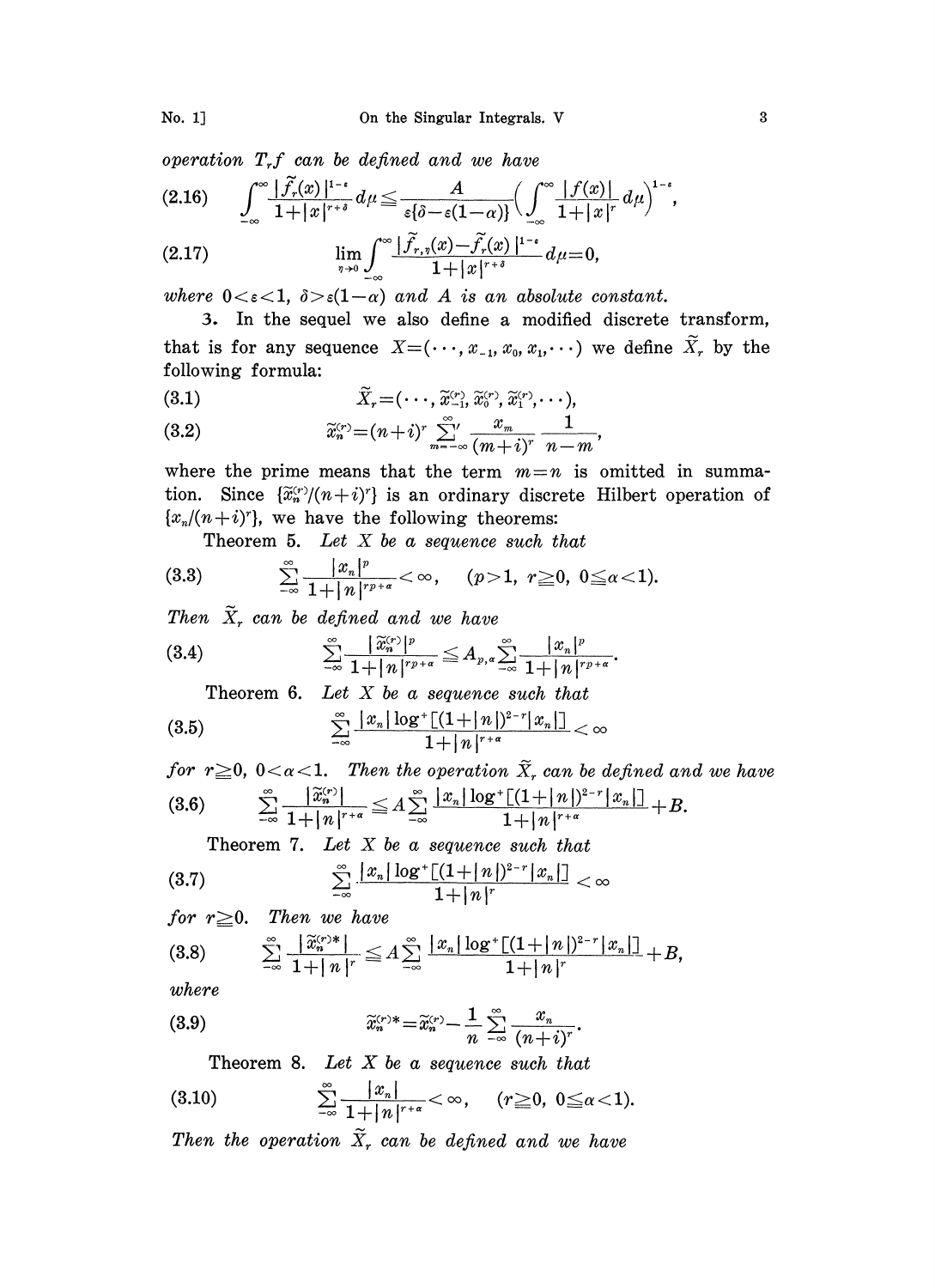4 S. KOIZUMI [Vol. 35,

(3.11)  $\sum_{-\infty}^{\infty} \frac{\left|\widetilde{x}_{n}^{(r)}\right|^{1-\epsilon}}{1+\left|n\right|^{r+\delta+\alpha}} \leqq \frac{A}{\epsilon \left\{\delta-\epsilon(1-\alpha)\right\}} \left(\sum_{-\infty}^{\infty} \frac{|x_n|}{1+\left|n\right|^{r+\alpha}}\right)^{1-\epsilon},$ where  $0 < \varepsilon < 1$ ,  $\delta > \varepsilon(1-\alpha)$  and A is an absolute constant.

## Chapter II. The reciprocal formula and analytic functions in an upper half-plane

4. Let  $g(x)$  be a real valued measurable function over  $(-\infty, \infty)$ . We introduce some notations:

(4.1) 
$$
C_r(z, g) = \frac{(z+i)^r}{2\pi i} \int_{-\infty}^{\infty} \frac{g(t)}{(t+i)^r} \frac{dt}{t-z},
$$

(4.2) 
$$
P_r(z, g) = \frac{(z+i)^r}{\pi} \int_{-\infty}^{\infty} \frac{g(t)}{(t+i)^r} \frac{y \, dt}{(t-x)^2 + y^2},
$$

(4.3) 
$$
\widetilde{P}_r(z, g) = -\frac{(z+i)^r}{\pi} \int_{-\infty}^{\infty} \frac{g(t)}{(t+i)^r} \frac{(t-x) dt}{(t-x)^2 + y^2}.
$$

If we put  $r=0$  we have  $C(z, g)$ ,  $P(z, g)$  and  $\widetilde{P}(z, g)$  in [2, IV]. respectively. We have also  $\sim$ 

(4.4) 
$$
2C_r(z, g) = P_r(z, g) + i\tilde{P}_r(z, g).
$$

By analogous arguments follows:

Theorem 9. Let  $g(x)/(x+i)^r$  belong to  $L^p_\mu$  ( $p\geq 1$ ,  $0\leq \alpha < 1$ ). Then we have

(4.5) (S)-
$$
\lim_{y\to 0} P_r(z, g) = g(x) (y \to 0), \quad a.e. x,
$$

(4.6) 
$$
\lim_{y \to 0} \int_{-\infty}^{\infty} \frac{|P_r(z, g) - g(x)|^p}{1 + |x|^{rp}} d\mu = 0.
$$

**Proof.** The  $(4.5)$  is trivial. As to  $(4.6)$  we have

$$
(4.7) \qquad \int_{-\infty}^{\infty} |P_r(z, g) - g(x)|^p \frac{d\mu}{1+|x|^{rp+\alpha}}
$$
  
\n
$$
\leq 2^p \int_{-\infty}^{\infty} \frac{|(z+i)^r - (x+i)^r|^p}{1+|x|^{rp}} \left| \frac{1}{\pi} \int_{-\infty}^{\infty} \frac{g(t)}{(t+i)^r} \frac{y \, dt}{(t-x)^2+y^2} \right|^p d\mu
$$
  
\n
$$
+ 2^p \int_{-\infty}^{\infty} \frac{|(x+i)^r|^p}{1+|x|^{rp}} \left| \frac{1}{\pi} \int_{-\infty}^{\infty} \frac{g(x+t)}{(x+t+i)^r} \frac{y \, dt}{t^2+y^2} - \frac{g(x)}{(x+i)^r} \right|^p d\mu
$$
  
\n
$$
\leq A_p y^p \int_{-\infty}^{\infty} \frac{|g(x)|^p}{1+|x|^{rp}} d\mu + o(1)
$$
  
\n
$$
= o(1), \quad (y \to 0).
$$

Theorem 10. Let  $g(x)/(x+i)^r$  belong to  $L^p_\mu$   $(p>1, 0 \leq \alpha < 1)$ , or  $g(x)/(x+i)^r$  and  $\tilde{g}_r(x)/(x+i)^r$  both belong to  $L_{\mu}$  ( $0 \le \alpha < 1$ ). have also Then we

(4.8) 
$$
(S)\lim_{y\to 0} \widetilde{P}_r(z, g) = \widetilde{g}_r(x), \quad a.e. x,
$$

$$
\lim_{y\to 0}\int_{-\infty}^{\infty}\frac{|\tilde{P}_r(z, g)-\tilde{g}_r(x)|^p}{1+|x|^{rp}}d\mu=0.
$$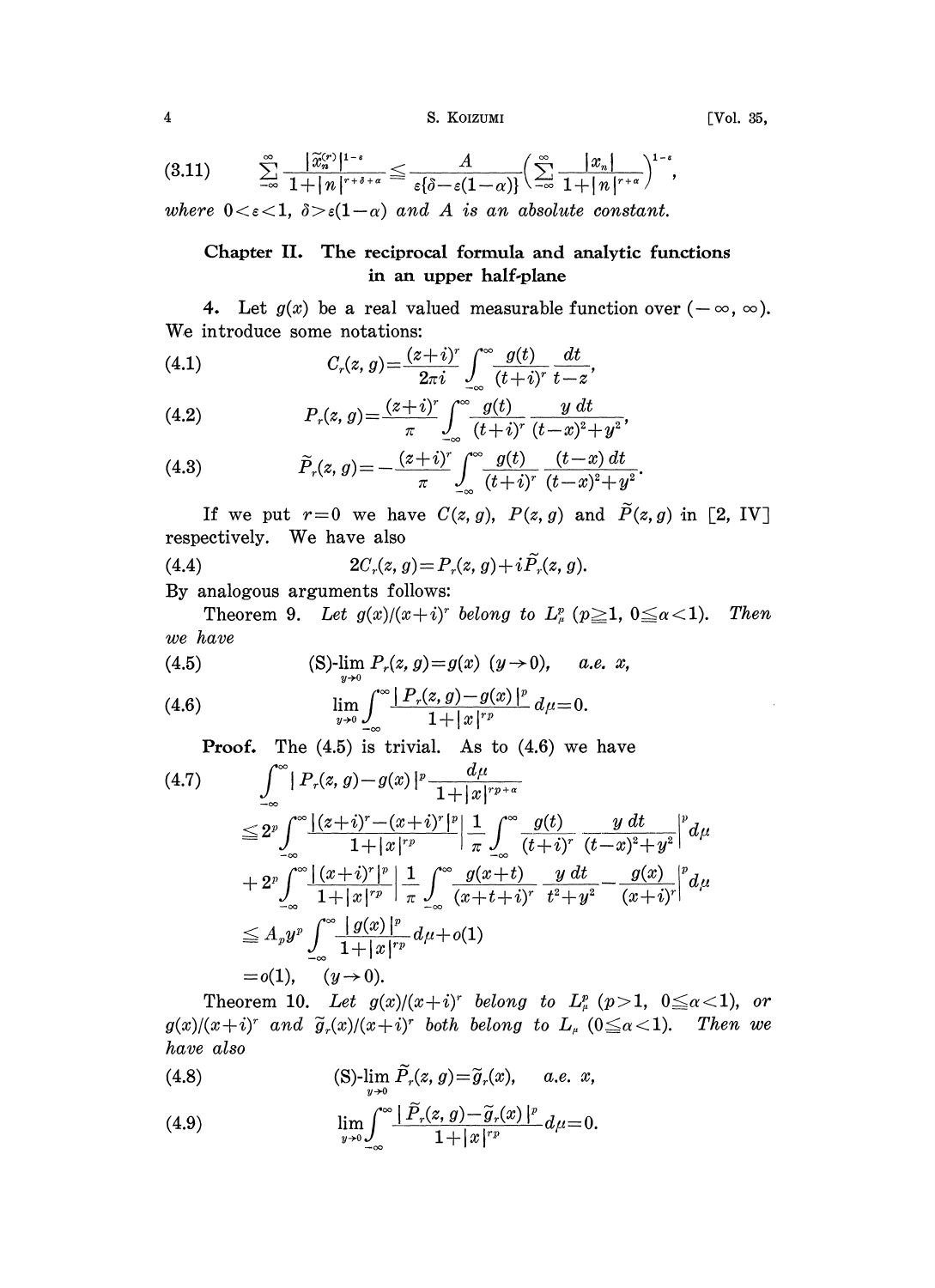Instead of this theorem, it is enough to prove the next one:

Theorem 11. Let  $g(x)/(x+i)^r$  belong to  $L^p_\mu$  ( $p>1$ ,  $0 \leq \alpha < 1$ ), or  $g(x)/(x+i)^r$  and  $\widetilde{g}_r(x)/(x+i)^r$  both belong to  $L_\mu$  ( $0 \leq \alpha < 1$ ). Then we have (4.10)  $\widetilde{P}_r(z, g) = P_r(z, \widetilde{g}_r).$ 

**Proof.** Since it holds that  $\widetilde{P}_0(z, g) = P(z, \widetilde{g}_0)$ , we have

(4.11) 
$$
\widetilde{P}_r(z, g) = -\frac{(z+i)^r}{\pi} \int_{-\infty}^{\infty} \left( \int_{-\infty}^{\infty} \frac{g(u)}{(u+i)^r} \frac{du}{t-u} \right) \frac{y dt}{(t-x)^2 + y^2}
$$

$$
= P_r(z, \widetilde{g}_r).
$$

By Theorems 9 and 10 we have

Theorem 12. Under the assumptions of Theorem 10, we have (4.12)  $C_r(z, g) = C_r(z, i\tilde{g}_r).$ 

Theorem 13. Under the assumptions of Theorem 10, we have the reciprocal formula

(4.13)  $(\tilde{\tilde{g}}_r)_r(x) = -g(x), \quad a.e. \; x.$ 

We take this property as <sup>a</sup> base of our arguments as before.

5. In this section we establish the representation theorem of Cauchy and Poisson type, under giving the boundary function.

Theorem 14. Under the assumptions of Theorem 10,

$$
(5.1) \t\t f(z) = 2Cr(z, g)
$$

defines an analytic function on the upper half-plane and

(5.2) (S)-
$$
\lim f(z) = f(x) = g(x) + i\tilde{g}_r(x)
$$
, for a.e. x,

and  $f(z)$  is represented by its Cauchy and its Poisson integral respectively.

Theorem 15. Let  $f(z)$  be represented by its Cauchy integral with limit function  $f(x)$ , such that  $f(x)/(x+i)^r$  belongs to  $L^p_\mu$  ( $p\geq 1$ ,  $0\leq \alpha$  $\langle 1 \rangle$ , then we have

(5.3) 
$$
(\widetilde{\mathfrak{R}}f)_r = \mathfrak{F}f
$$
 and  $(\widetilde{\mathfrak{F}}f)_r = -\mathfrak{R}f$ .

Theorem 16. Let  $f(z)$  be analytic in the half-plane  $y > 0$ . Let  $f(z)$  have the limit function  $f(x)$  such that  $f(x)/(x+i)^r$  belongs to  $L^p_\mu$  (p>1, 0 $\leq \alpha < 1$ ). Furthermore this limit exists as an angular limit on a point of a set of x with a positive measure. Then  $f(z)$ can be represented by the formula

$$
(5.4) \t\t f(z) = Cr(z, f).
$$

Theorem 17. Let  $f(z)$  be analytic in the half-plane  $y>0$  and have the limit function  $f(x)$  such that  $f(x)/(x+i)^r$  belongs to  $L^p_\mu$  ( $p\geq 1$ ,  $0 \leq \alpha < 1$ ). Then whenever  $f(z)$  is represented by its Cauchy integral of order r, it is also represented by its Poisson integral of order r and vice versa.

5. In this section we treat an analytic function in the upper half-plane of the so-called  $\tilde{\mathbb{D}}_n^p$  class. That is an analytic function in  $y > 0$  such that